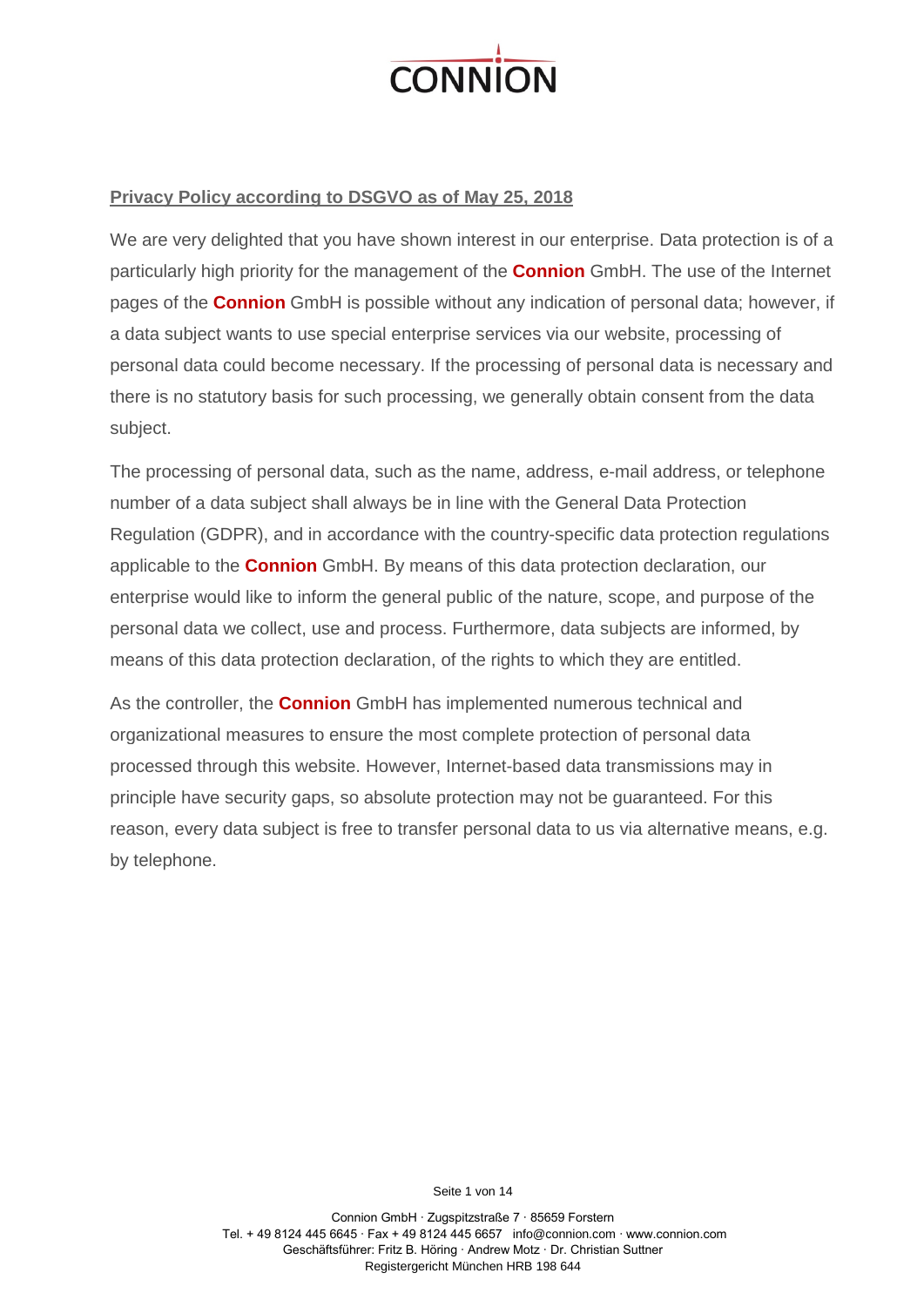

# 1. Definitions

The data protection declaration of the **Connion** GmbH is based on the terms used by the European legislator for the adoption of the General Data Protection Regulation (GDPR). Our data protection declaration should be legible and understandable for the general public, as well as our customers and business partners. To ensure this, we would like to first explain the terminology used.

In this data protection declaration, we use, inter alia, the following terms:

# a) Personal data

Personal data means any information relating to an identified or identifiable natural person ("data subject"). An identifiable natural person is one who can be identified, directly or indirectly, in particular by reference to an identifier such as a name, an identification number, location data, an online identifier or to one or more factors specific to the physical, physiological, genetic, mental, economic, cultural or social identity of that natural person.

# b) Data subject

Data subject is any identified or identifiable natural person, whose personal data is processed by the controller responsible for the processing.

# c) Processing

Processing is any operation or set of operations which is performed on personal data or on sets of personal data, whether or not by automated means, such as collection, recording, organisation, structuring, storage, adaptation or alteration, retrieval, consultation, use, disclosure by transmission, dissemination or otherwise making available, alignment or combination, restriction, erasure or destruction.

# d) Restriction of processing

Restriction of processing is the marking of stored personal data with the aim of limiting their processing in the future.

# e) Profiling

Profiling means any form of automated processing of personal data consisting of the use of personal data to evaluate certain personal aspects relating to a natural person, in particular to analyse or predict aspects concerning that natural person's performance at work,

Seite 2 von 14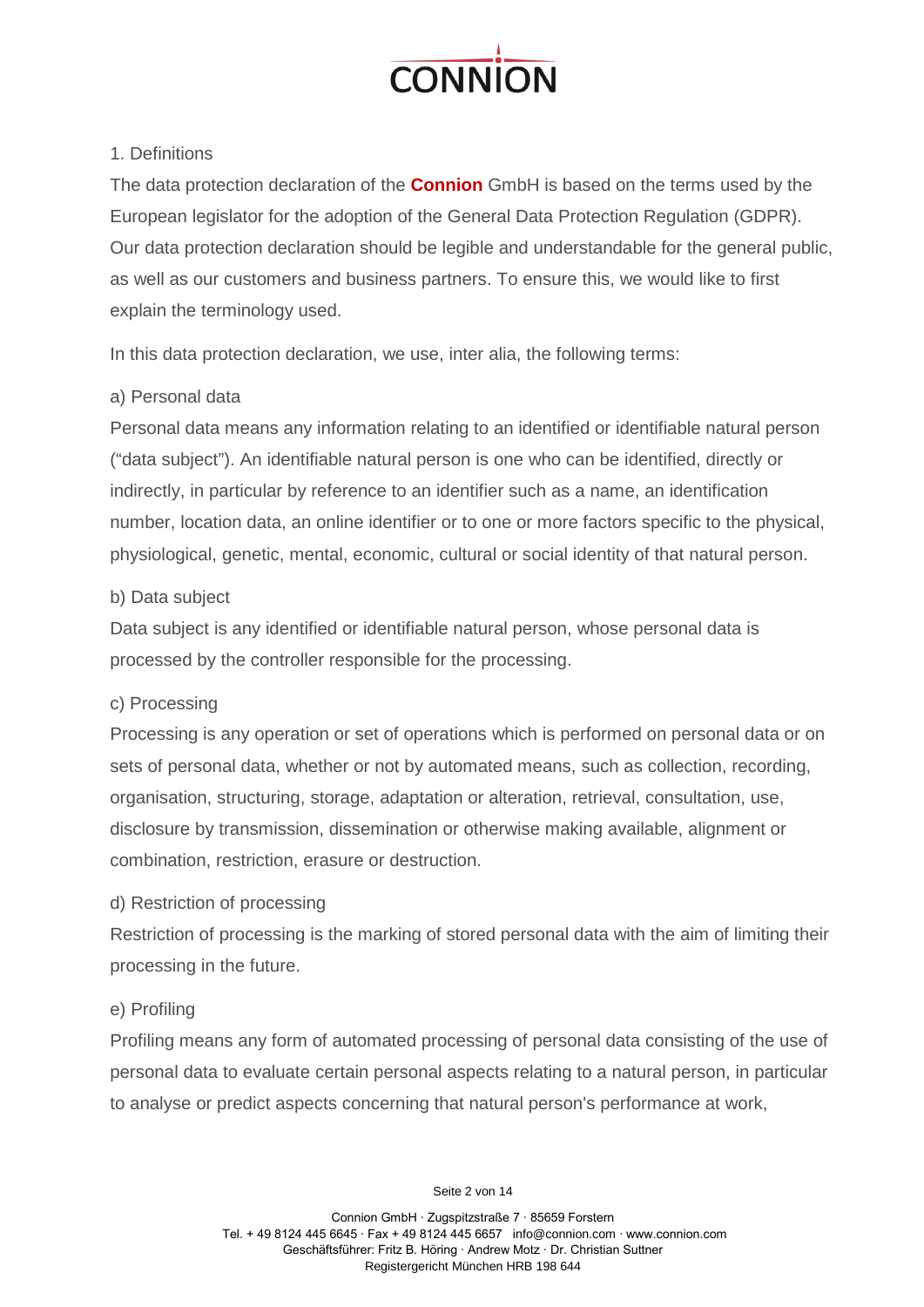

economic situation, health, personal preferences, interests, reliability, behaviour, location or movements.

# f) Pseudonymisation

Pseudonymisation is the processing of personal data in such a manner that the personal data can no longer be attributed to a specific data subject without the use of additional information, provided that such additional information is kept separately and is subject to technical and organisational measures to ensure that the personal data are not attributed to an identified or identifiable natural person.

# g) Controller or controller responsible for the processing

Controller or controller responsible for the processing is the natural or legal person, public authority, agency or other body which, alone or jointly with others, determines the purposes and means of the processing of personal data; where the purposes and means of such processing are determined by Union or Member State law, the controller or the specific criteria for its nomination may be provided for by Union or Member State law.

# h) Processor

Processor is a natural or legal person, public authority, agency or other body which processes personal data on behalf of the controller.

# i) Recipient

Recipient is a natural or legal person, public authority, agency or another body, to which the personal data are disclosed, whether a third party or not. However, public authorities which may receive personal data in the framework of a particular inquiry in accordance with Union or Member State law shall not be regarded as recipients; the processing of those data by those public authorities shall be in compliance with the applicable data protection rules according to the purposes of the processing.

# j) Third party

Third party is a natural or legal person, public authority, agency or body other than the data subject, controller, processor and persons who, under the direct authority of the controller or processor, are authorised to process personal data.

# k) Consent

Consent of the data subject is any freely given, specific, informed and unambiguous

#### Seite 3 von 14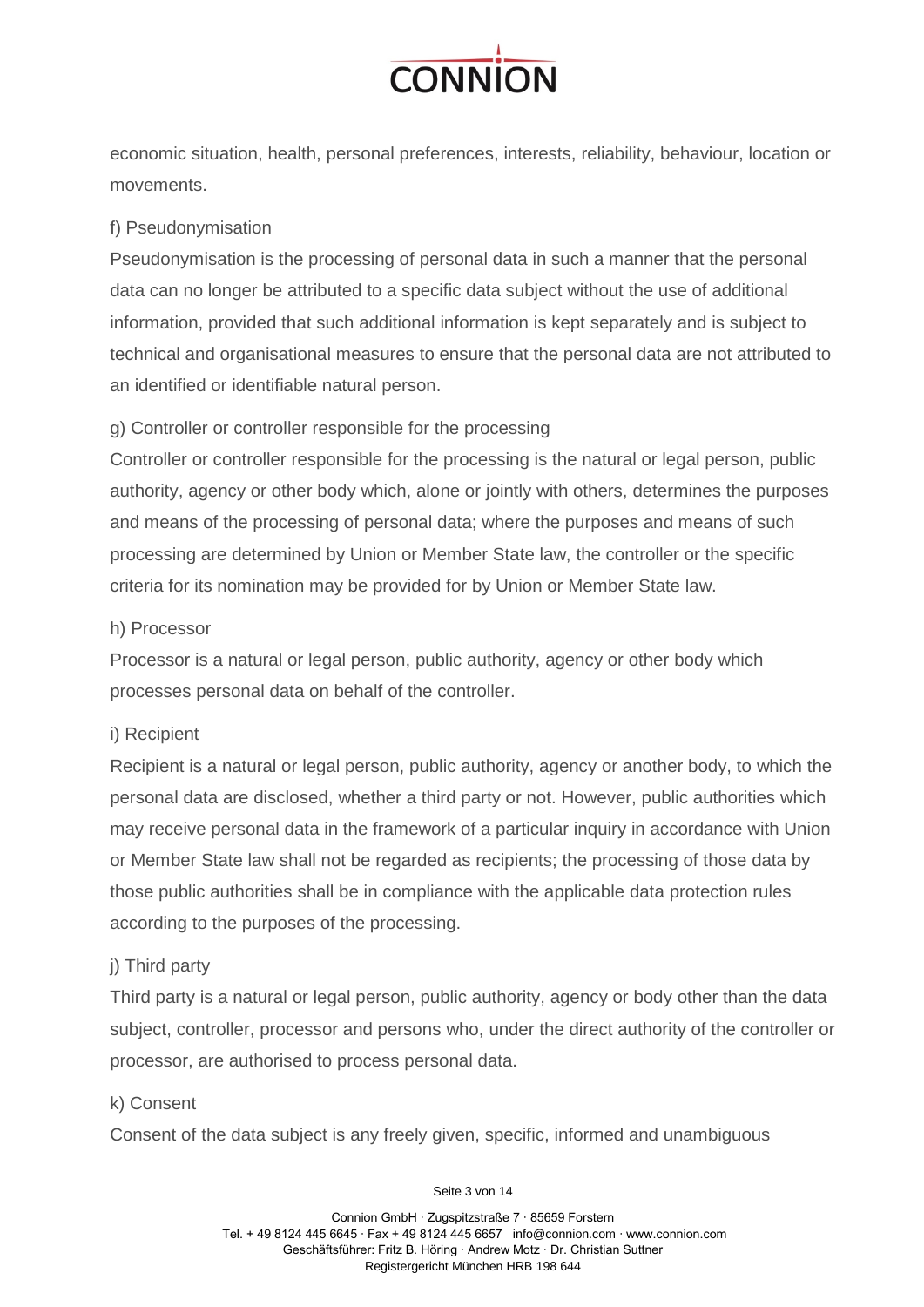

indication of the data subject's wishes by which he or she, by a statement or by a clear affirmative action, signifies agreement to the processing of personal data relating to him or her.

# 2. Name and Address of the controller

Controller for the purposes of the General Data Protection Regulation (GDPR), other data protection laws applicable in Member states of the European Union and other provisions related to data protection is:

# **Connion** GmbH

Zugspitzstr. 7 85659 Forstern **Deutschland** Phone: +49 8124 445 6645 Email: info@connion.com Website: www.connion.com

# 3. Cookies

The Internet pages of the **Connion** GmbH use cookies. Cookies are text files that are stored in a computer system via an Internet browser.

Many Internet sites and servers use cookies. Many cookies contain a so-called cookie ID. A cookie ID is a unique identifier of the cookie. It consists of a character string through which Internet pages and servers can be assigned to the specific Internet browser in which the cookie was stored. This allows visited Internet sites and servers to differentiate the individual browser of the dats subject from other Internet browsers that contain other cookies. A specific Internet browser can be recognized and identified using the unique cookie ID.

Through the use of cookies, the **Connion** GmbH can provide the users of this website with more user-friendly services that would not be possible without the cookie setting.

By means of a cookie, the information and offers on our website can be optimized with the user in mind. Cookies allow us, as previously mentioned, to recognize our website users.

Seite 4 von 14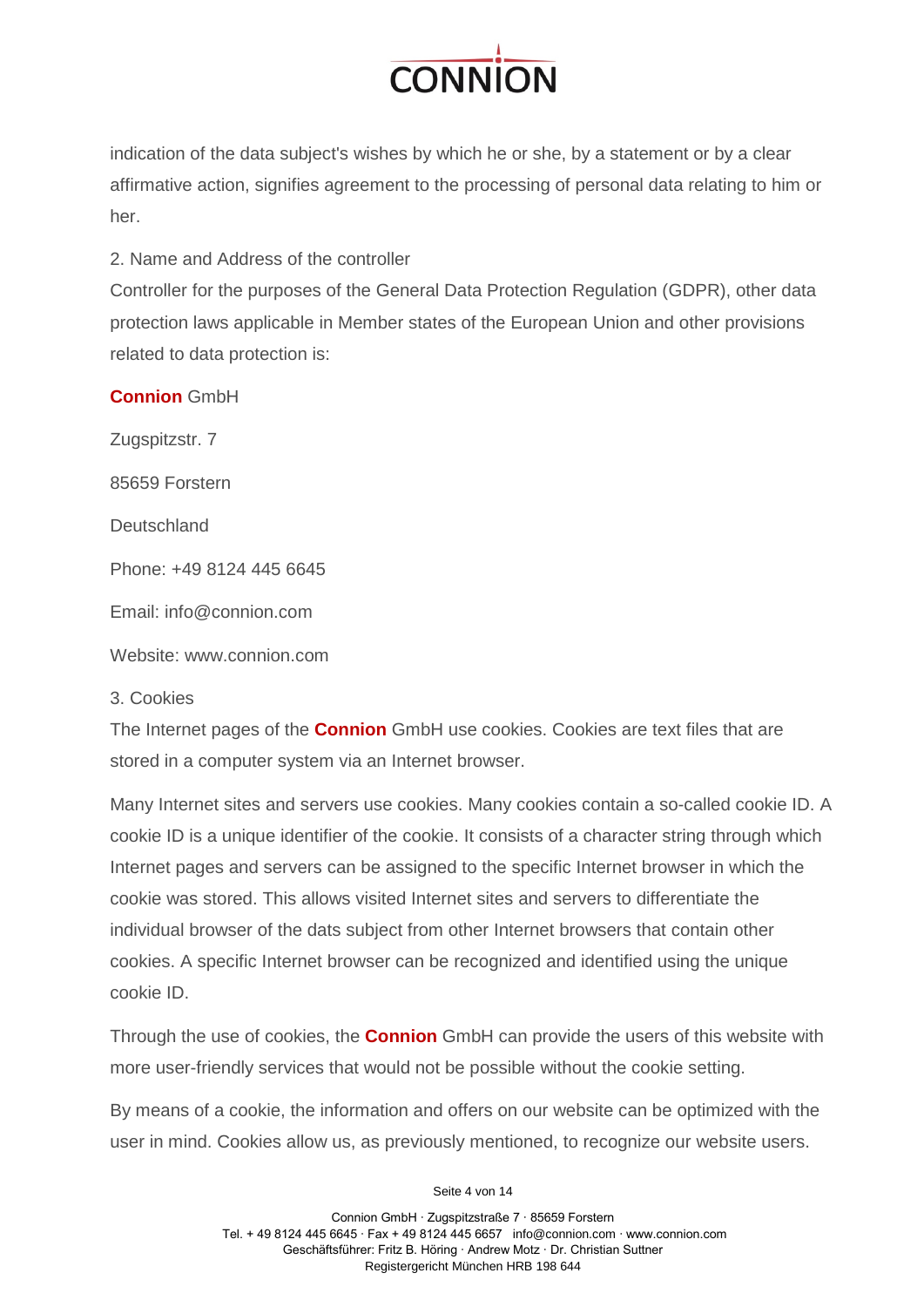

The purpose of this recognition is to make it easier for users to utilize our website. The website user that uses cookies, e.g. does not have to enter access data each time the website is accessed, because this is taken over by the website, and the cookie is thus stored on the user's computer system. Another example is the cookie of a shopping cart in an online shop. The online store remembers the articles that a customer has placed in the virtual shopping cart via a cookie.

The data subject may, at any time, prevent the setting of cookies through our website by means of a corresponding setting of the Internet browser used, and may thus permanently deny the setting of cookies. Furthermore, already set cookies may be deleted at any time via an Internet browser or other software programs. This is possible in all popular Internet browsers. If the data subject deactivates the setting of cookies in the Internet browser used, not all functions of our website may be entirely usable.

#### 4. Collection of general data and information

The website of the **Connion** GmbH collects a series of general data and information when a data subject or automated system calls up the website. This general data and information are stored in the server log files. Collected may be (1) the browser types and versions used, (2) the operating system used by the accessing system, (3) the website from which an accessing system reaches our website (so-called referrers), (4) the sub-websites, (5) the date and time of access to the Internet site, (6) an Internet protocol address (IP address), (7) the Internet service provider of the accessing system, and (8) any other similar data and information that may be used in the event of attacks on our information technology systems.

When using these general data and information, the **Connion** GmbH does not draw any conclusions about the data subject. Rather, this information is needed to (1) deliver the content of our website correctly, (2) optimize the content of our website as well as its advertisement, (3) ensure the long-term viability of our information technology systems and website technology, and (4) provide law enforcement authorities with the information necessary for criminal prosecution in case of a cyber-attack. Therefore, the **Connion** GmbH analyzes anonymously collected data and information statistically, with the aim of increasing the data protection and data security of our enterprise, and to ensure an optimal level of protection for the personal data we process. The anonymous data of the server log files are stored separately from all personal data provided by a data subject.

Seite 5 von 14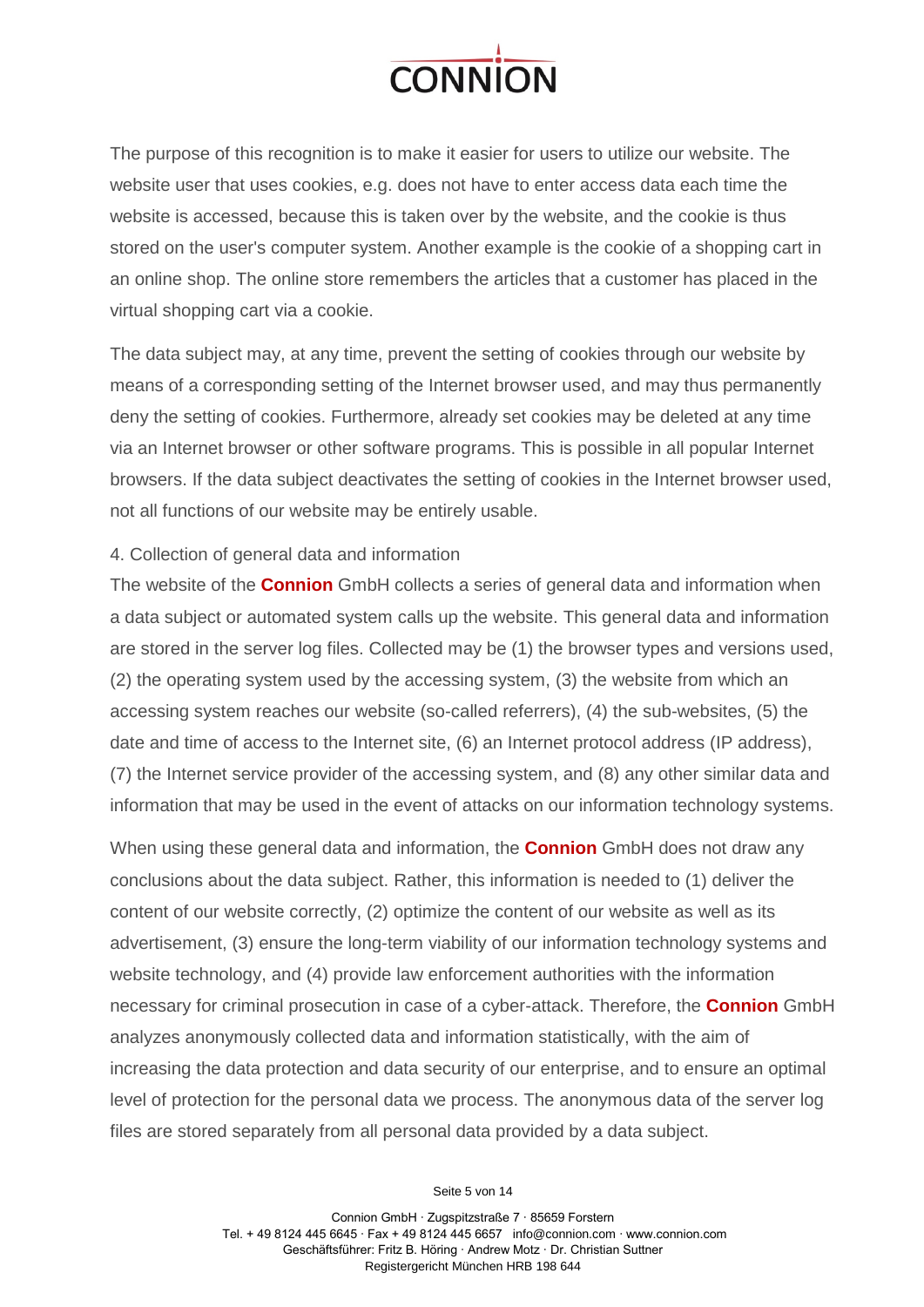

# 5. Registration on our website

The data subject has the possibility to register on the website of the controller with the indication of personal data. Which personal data are transmitted to the controller is determined by the respective input mask used for the registration. The personal data entered by the data subject are collected and stored exclusively for internal use by the controller, and for his own purposes. The controller may request transfer to one or more processors (e.g. a parcel service) that also uses personal data for an internal purpose which is attributable to the controller.

By registering on the website of the controller, the IP address—assigned by the Internet service provider (ISP) and used by the data subject—date, and time of the registration are also stored. The storage of this data takes place against the background that this is the only way to prevent the misuse of our services, and, if necessary, to make it possible to investigate committed offenses. Insofar, the storage of this data is necessary to secure the controller. This data is not passed on to third parties unless there is a statutory obligation to pass on the data, or if the transfer serves the aim of criminal prosecution.

The registration of the data subject, with the voluntary indication of personal data, is intended to enable the controller to offer the data subject contents or services that may only be offered to registered users due to the nature of the matter in question. Registered persons are free to change the personal data specified during the registration at any time, or to have them completely deleted from the data stock of the controller.

The data controller shall, at any time, provide information upon request to each data subject as to what personal data are stored about the data subject. In addition, the data controller shall correct or erase personal data at the request or indication of the data subject, insofar as there are no statutory storage obligations. The entirety of the controller's employees are available to the data subject in this respect as contact persons.

# 6. Comments function in the blog on the website

The **Connion** GmbH offers users the possibility to leave individual comments on individual blog contributions on a blog, which is on the website of the controller. A blog is a webbased, publicly-accessible portal, through which one or more people called bloggers or web-bloggers may post articles or write down thoughts in so-called blogposts. Blogposts may usually be commented by third parties.

Seite 6 von 14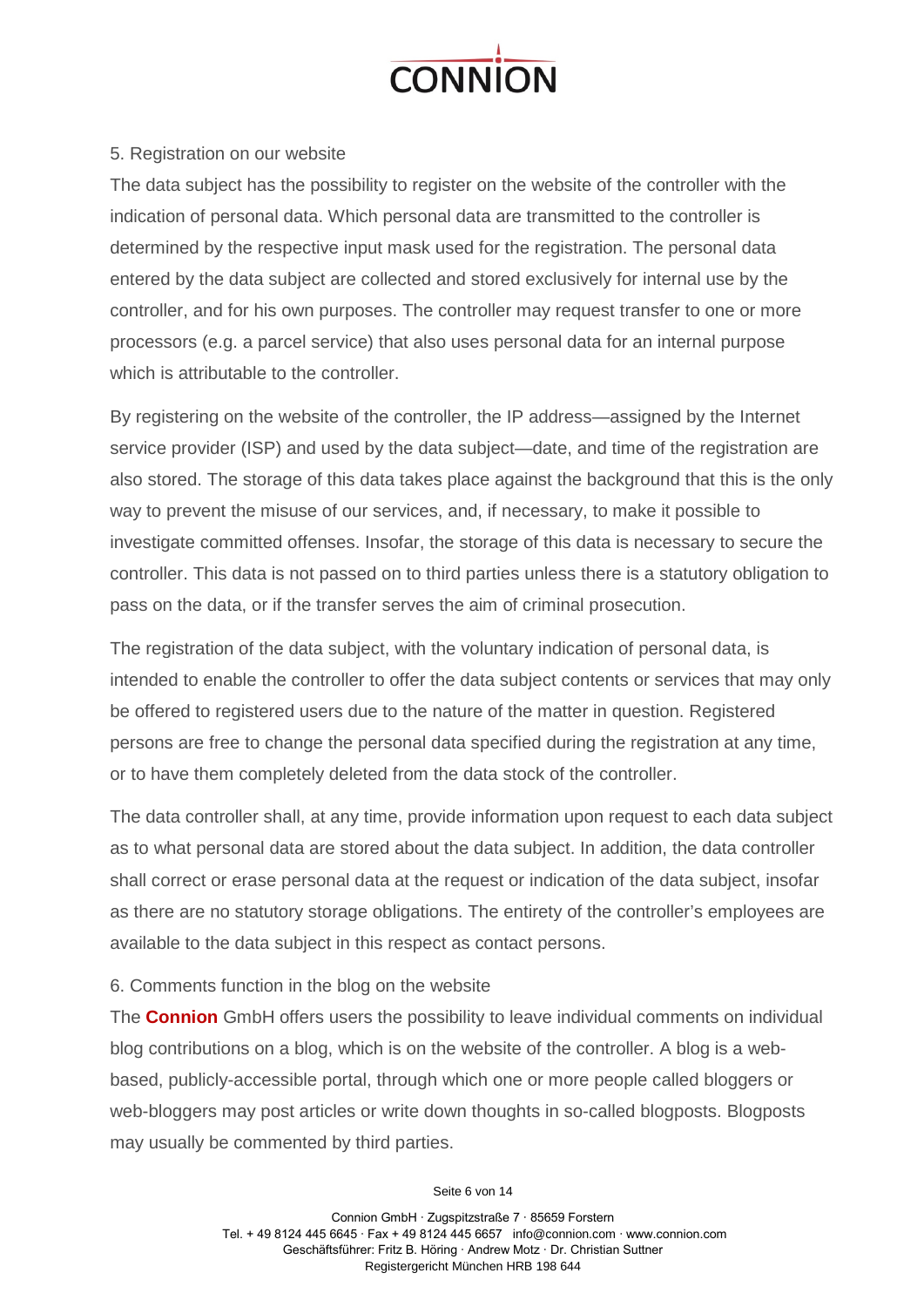

If a data subject leaves a comment on the blog published on this website, the comments made by the data subject are also stored and published, as well as information on the date of the commentary and on the user's (pseudonym) chosen by the data subject. In addition, the IP address assigned by the Internet service provider (ISP) to the data subject is also logged. This storage of the IP address takes place for security reasons, and in case the data subject violates the rights of third parties, or posts illegal content through a given comment. The storage of these personal data is, therefore, in the own interest of the data controller, so that he can exculpate in the event of an infringement. This collected personal data will not be passed to third parties, unless such a transfer is required by law or serves the aim of the defense of the data controller.

# 7. Routine erasure and blocking of personal data

The data controller shall process and store the personal data of the data subject only for the period necessary to achieve the purpose of storage, or as far as this is granted by the European legislator or other legislators in laws or regulations to which the controller is subject to.

If the storage purpose is not applicable, or if a storage period prescribed by the European legislator or another competent legislator expires, the personal data are routinely blocked or erased in accordance with legal requirements.

- 8. Rights of the data subject
- a) Right of confirmation

Each data subject shall have the right granted by the European legislator to obtain from the controller the confirmation as to whether or not personal data concerning him or her are being processed. If a data subject wishes to avail himself of this right of confirmation, he or she may, at any time, contact any employee of the controller.

#### b) Right of access

Each data subject shall have the right granted by the European legislator to obtain from the controller free information about his or her personal data stored at any time and a copy of this information. Furthermore, the European directives and regulations grant the data subject access to the following information: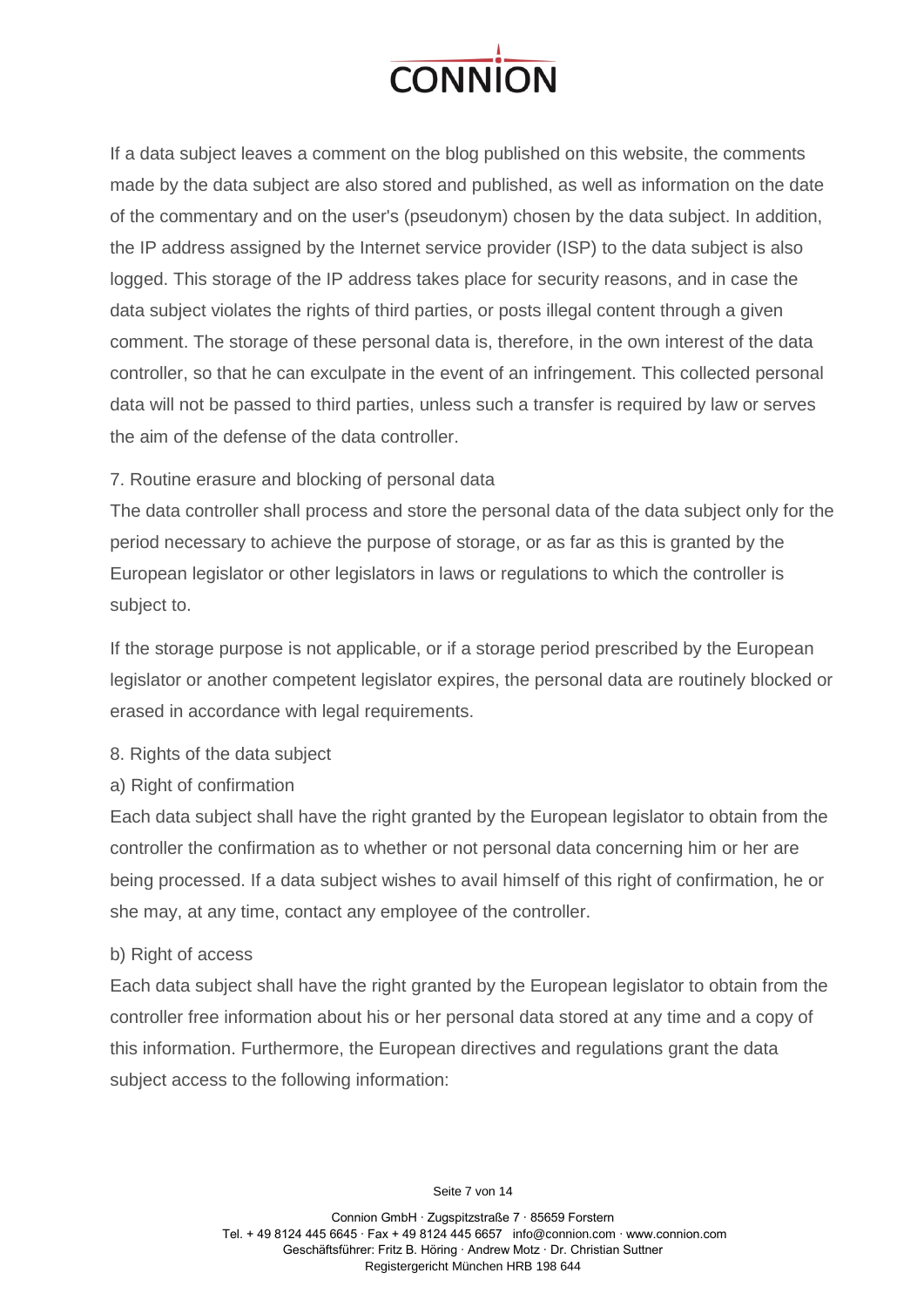

the purposes of the processing;

the categories of personal data concerned;

the recipients or categories of recipients to whom the personal data have been or will be disclosed, in particular recipients in third countries or international organisations;

where possible, the envisaged period for which the personal data will be stored, or, if not possible, the criteria used to determine that period;

the existence of the right to request from the controller rectification or erasure of personal data, or restriction of processing of personal data concerning the data subject, or to object to such processing;

the existence of the right to lodge a complaint with a supervisory authority;

where the personal data are not collected from the data subject, any available information as to their source;

the existence of automated decision-making, including profiling, referred to in Article 22(1) and (4) of the GDPR and, at least in those cases, meaningful information about the logic involved, as well as the significance and envisaged consequences of such processing for the data subject.

Furthermore, the data subject shall have a right to obtain information as to whether personal data are transferred to a third country or to an international organisation. Where this is the case, the data subject shall have the right to be informed of the appropriate safeguards relating to the transfer.

If a data subject wishes to avail himself of this right of access, he or she may, at any time, contact any employee of the controller.

# c) Right to rectification

Each data subject shall have the right granted by the European legislator to obtain from the controller without undue delay the rectification of inaccurate personal data concerning him or her. Taking into account the purposes of the processing, the data subject shall have the right to have incomplete personal data completed, including by means of providing a supplementary statement.

If a data subject wishes to exercise this right to rectification, he or she may, at any time, contact any employee of the controller.

Seite 8 von 14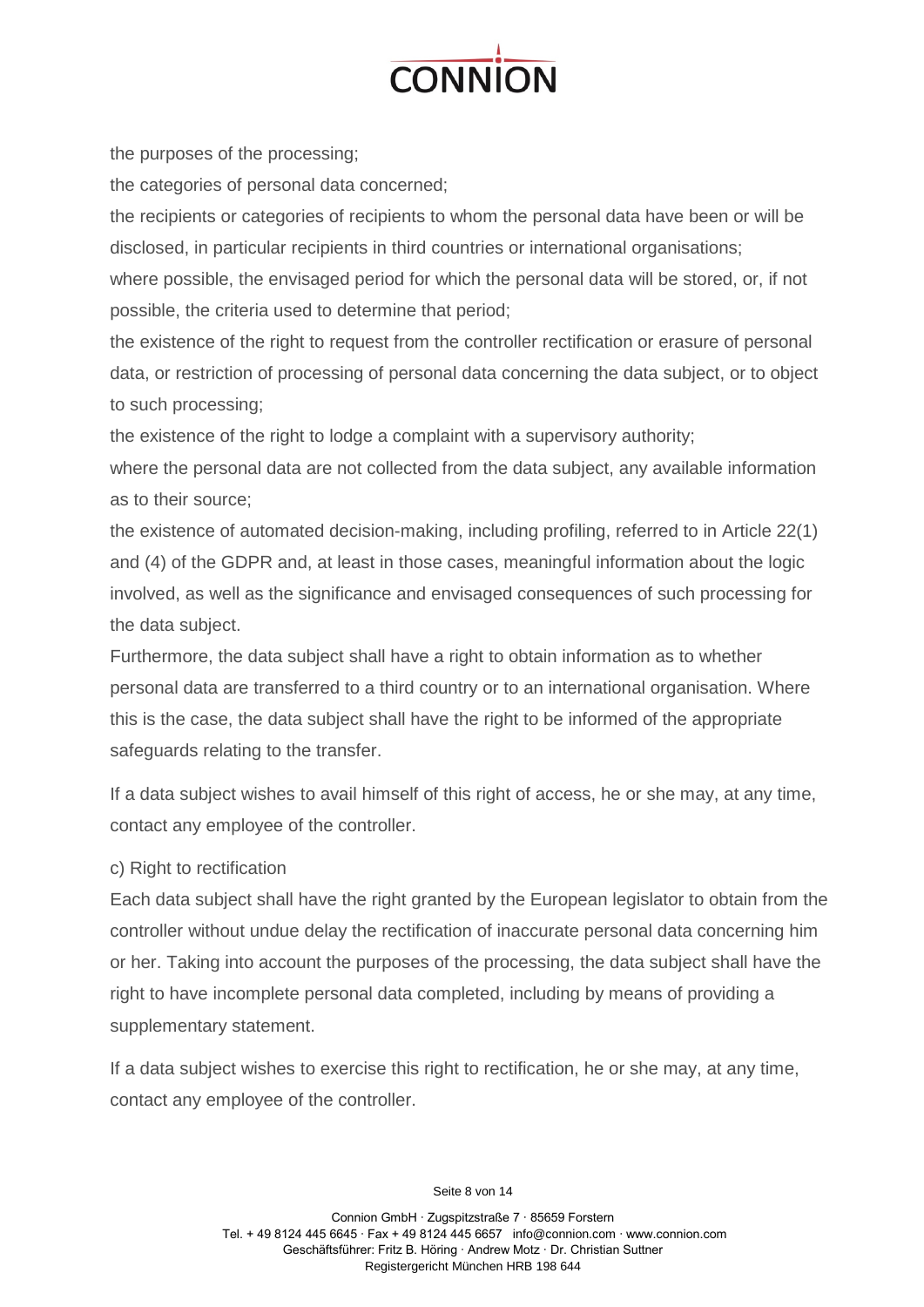

d) Right to erasure (Right to be forgotten)

Each data subject shall have the right granted by the European legislator to obtain from the controller the erasure of personal data concerning him or her without undue delay, and the controller shall have the obligation to erase personal data without undue delay where one of the following grounds applies, as long as the processing is not necessary:

The personal data are no longer necessary in relation to the purposes for which they were collected or otherwise processed.

The data subject withdraws consent to which the processing is based according to point (a) of Article 6(1) of the GDPR, or point (a) of Article 9(2) of the GDPR, and where there is no other legal ground for the processing.

The data subject objects to the processing pursuant to Article 21(1) of the GDPR and there are no overriding legitimate grounds for the processing, or the data subject objects to the processing pursuant to Article 21(2) of the GDPR.

The personal data have been unlawfully processed.

The personal data must be erased for compliance with a legal obligation in Union or Member State law to which the controller is subject.

The personal data have been collected in relation to the offer of information society services referred to in Article 8(1) of the GDPR.

If one of the aforementioned reasons applies, and a data subject wishes to request the erasure of personal data stored by the Connion GmbH, he or she may, at any time, contact any employee of the controller. An employee of Connion GmbH shall promptly ensure that the erasure request is complied with immediately.

Where the controller has made personal data public and is obliged pursuant to Article 17(1) to erase the personal data, the controller, taking account of available technology and the cost of implementation, shall take reasonable steps, including technical measures, to inform other controllers processing the personal data that the data subject has requested erasure by such controllers of any links to, or copy or replication of, those personal data, as far as processing is not required. An employees of the Connion GmbH will arrange the necessary measures in individual cases.

Seite 9 von 14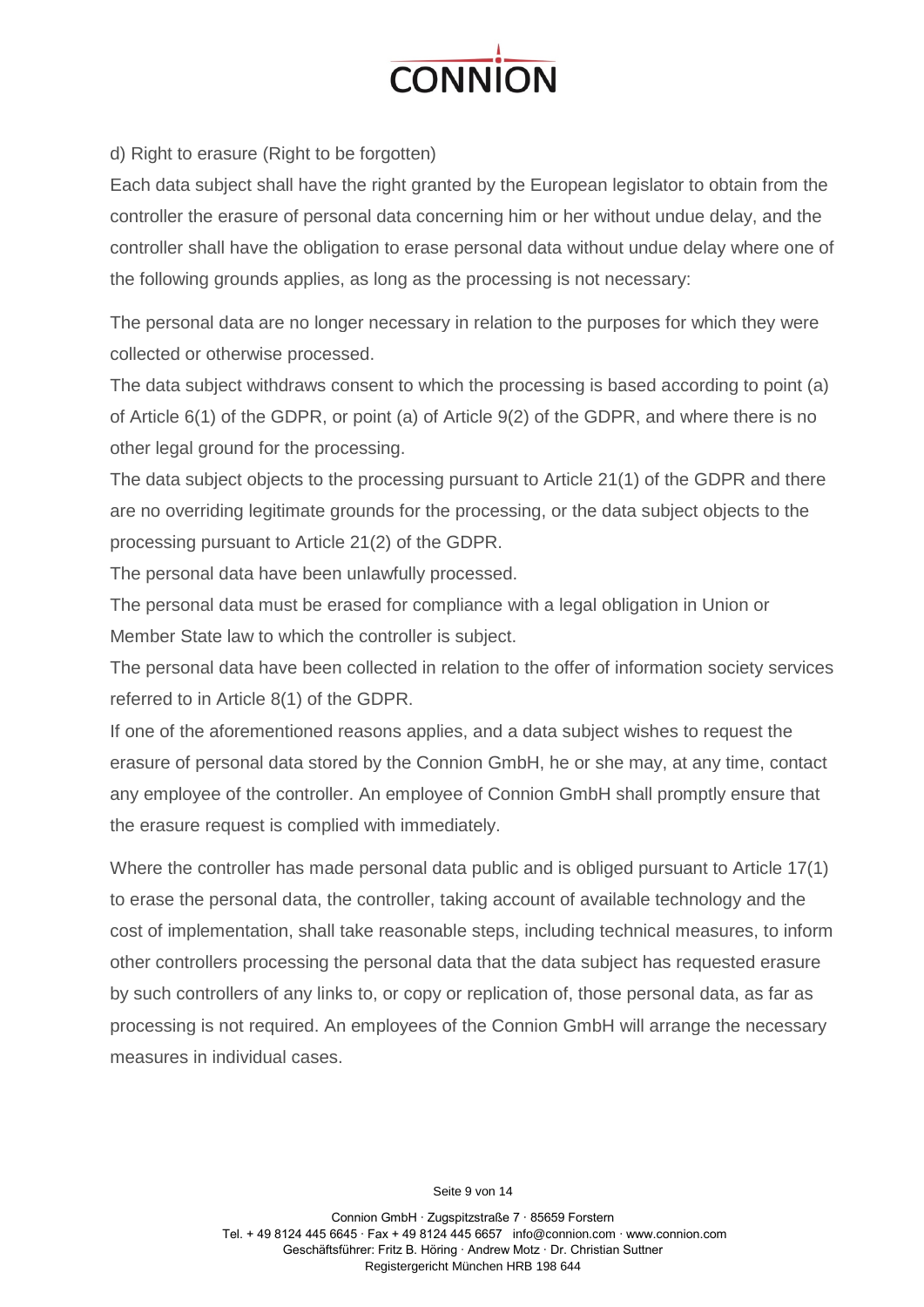

e) Right of restriction of processing

Each data subject shall have the right granted by the European legislator to obtain from the controller restriction of processing where one of the following applies:

The accuracy of the personal data is contested by the data subject, for a period enabling the controller to verify the accuracy of the personal data.

The processing is unlawful and the data subject opposes the erasure of the personal data and requests instead the restriction of their use instead.

The controller no longer needs the personal data for the purposes of the processing, but they are required by the data subject for the establishment, exercise or defence of legal claims.

The data subject has objected to processing pursuant to Article 21(1) of the GDPR pending the verification whether the legitimate grounds of the controller override those of the data subject.

If one of the aforementioned conditions is met, and a data subject wishes to request the restriction of the processing of personal data stored by the Connion GmbH, he or she may at any time contact any employee of the controller. The employee of the Connion GmbH will arrange the restriction of the processing.

# f) Right to data portability

Each data subject shall have the right granted by the European legislator, to receive the personal data concerning him or her, which was provided to a controller, in a structured, commonly used and machine-readable format. He or she shall have the right to transmit those data to another controller without hindrance from the controller to which the personal data have been provided, as long as the processing is based on consent pursuant to point (a) of Article 6(1) of the GDPR or point (a) of Article 9(2) of the GDPR, or on a contract pursuant to point (b) of Article 6(1) of the GDPR, and the processing is carried out by automated means, as long as the processing is not necessary for the performance of a task carried out in the public interest or in the exercise of official authority vested in the controller.

Furthermore, in exercising his or her right to data portability pursuant to Article 20(1) of the GDPR, the data subject shall have the right to have personal data transmitted directly from

Seite 10 von 14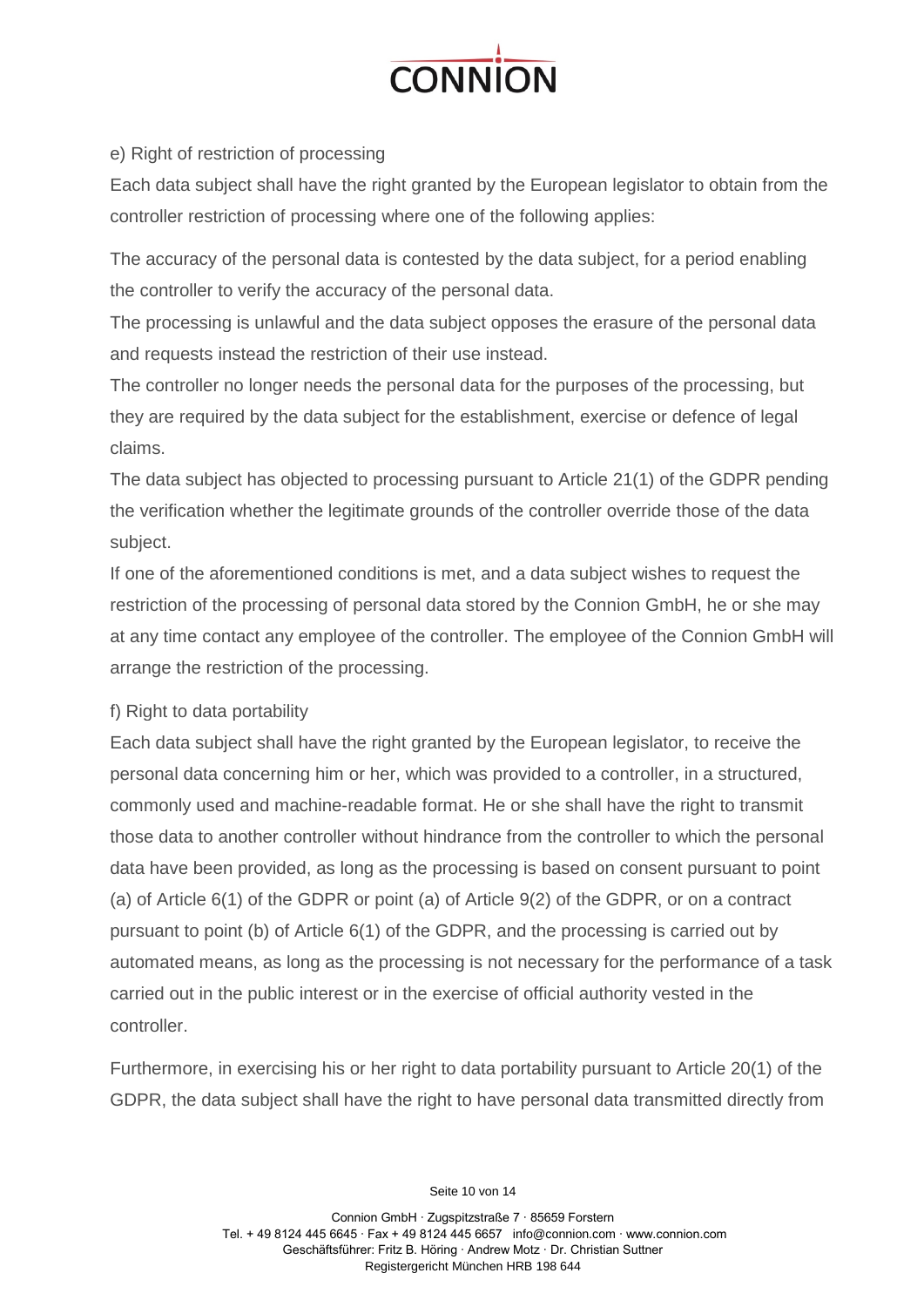

one controller to another, where technically feasible and when doing so does not adversely affect the rights and freedoms of others.

In order to assert the right to data portability, the data subject may at any time contact any employee of the **Connion** GmbH.

## g) Right to object

Each data subject shall have the right granted by the European legislator to object, on grounds relating to his or her particular situation, at any time, to processing of personal data concerning him or her, which is based on point (e) or (f) of Article 6(1) of the GDPR. This also applies to profiling based on these provisions.

The **Connion** GmbH shall no longer process the personal data in the event of the objection, unless we can demonstrate compelling legitimate grounds for the processing which override the interests, rights and freedoms of the data subject, or for the establishment, exercise or defence of legal claims.

If the **Connion** GmbH processes personal data for direct marketing purposes, the data subject shall have the right to object at any time to processing of personal data concerning him or her for such marketing. This applies to profiling to the extent that it is related to such direct marketing. If the data subject objects to the **Connion** GmbH to the processing for direct marketing purposes, the Connion GmbH will no longer process the personal data for these purposes.

In addition, the data subject has the right, on grounds relating to his or her particular situation, to object to processing of personal data concerning him or her by the **Connion** GmbH for scientific or historical research purposes, or for statistical purposes pursuant to Article 89(1) of the GDPR, unless the processing is necessary for the performance of a task carried out for reasons of public interest.

In order to exercise the right to object, the data subject may contact any employee of the **Connion** GmbH. In addition, the data subject is free in the context of the use of information society services, and notwithstanding Directive 2002/58/EC, to use his or her right to object by automated means using technical specifications.

h) Automated individual decision-making, including profiling Each data subject shall have the right granted by the European legislator not to be subject

Seite 11 von 14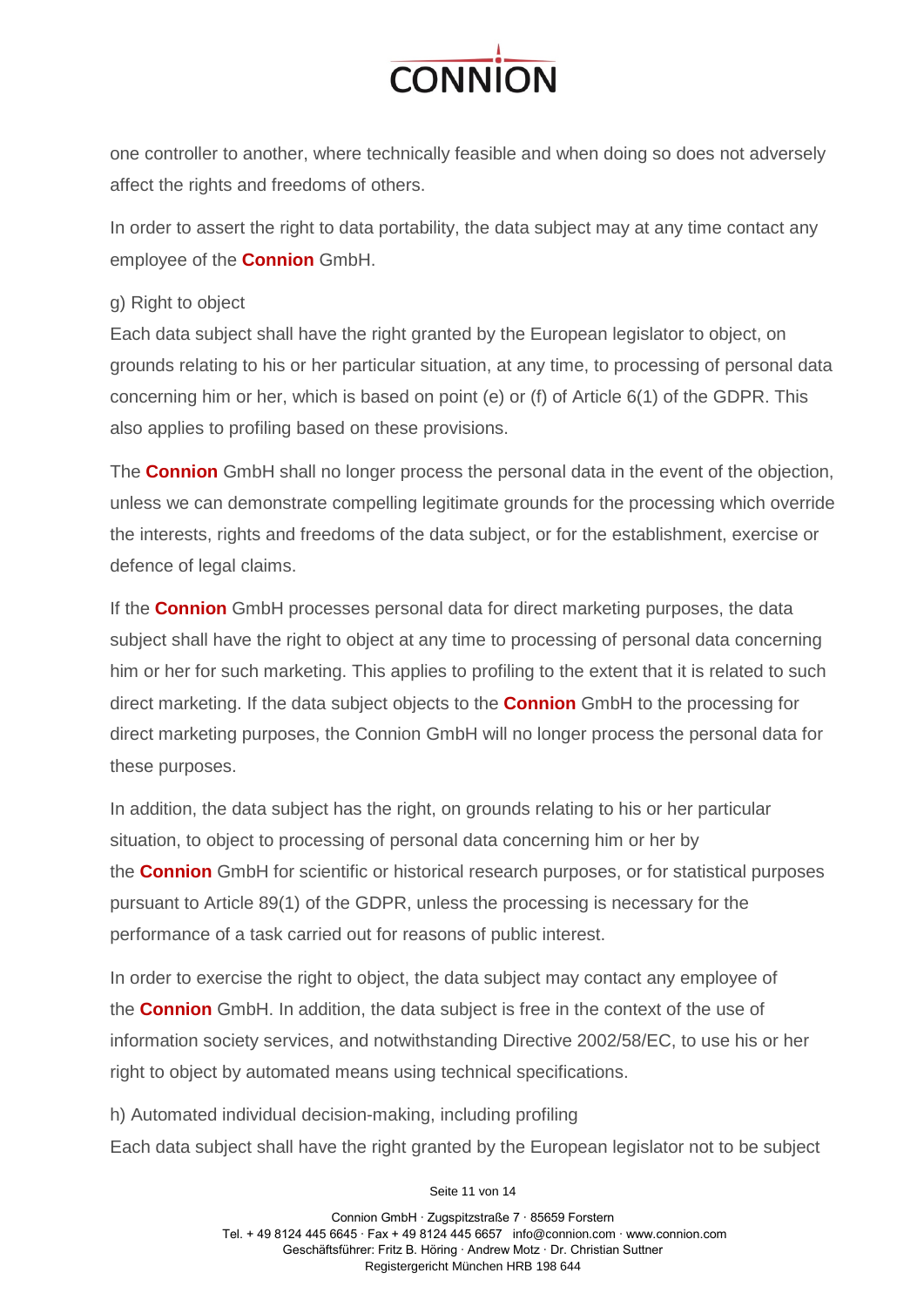

to a decision based solely on automated processing, including profiling, which produces legal effects concerning him or her, or similarly significantly affects him or her, as long as the decision (1) is not is necessary for entering into, or the performance of, a contract between the data subject and a data controller, or (2) is not authorised by Union or Member State law to which the controller is subject and which also lays down suitable measures to safeguard the data subject's rights and freedoms and legitimate interests, or (3) is not based on the data subject's explicit consent.

If the decision (1) is necessary for entering into, or the performance of, a contract between the data subject and a data controller, or (2) it is based on the data subject's explicit consent, the **Connion** GmbH shall implement suitable measures to safeguard the data subject's rights and freedoms and legitimate interests, at least the right to obtain human intervention on the part of the controller, to express his or her point of view and contest the decision.

If the data subject wishes to exercise the rights concerning automated individual decisionmaking, he or she may, at any time, contact any employee of the **Connion** GmbH.

i) Right to withdraw data protection consent

Each data subject shall have the right granted by the European legislator to withdraw his or her consent to processing of his or her personal data at any time.

If the data subject wishes to exercise the right to withdraw the consent, he or she may, at any time, contact any employee of the **Connion** GmbH.

9. Data protection for applications and the application procedures

The data controller shall collect and process the personal data of applicants for the purpose of the processing of the application procedure. The processing may also be carried out electronically. This is the case, in particular, if an applicant submits corresponding application documents by e-mail or by means of a web form on the website to the controller. If the data controller concludes an employment contract with an applicant, the submitted data will be stored for the purpose of processing the employment relationship in compliance with legal requirements. If no employment contract is concluded with the applicant by the controller, the application documents shall be automatically erased two months after notification of the refusal decision, provided that no other legitimate interests of the

Seite 12 von 14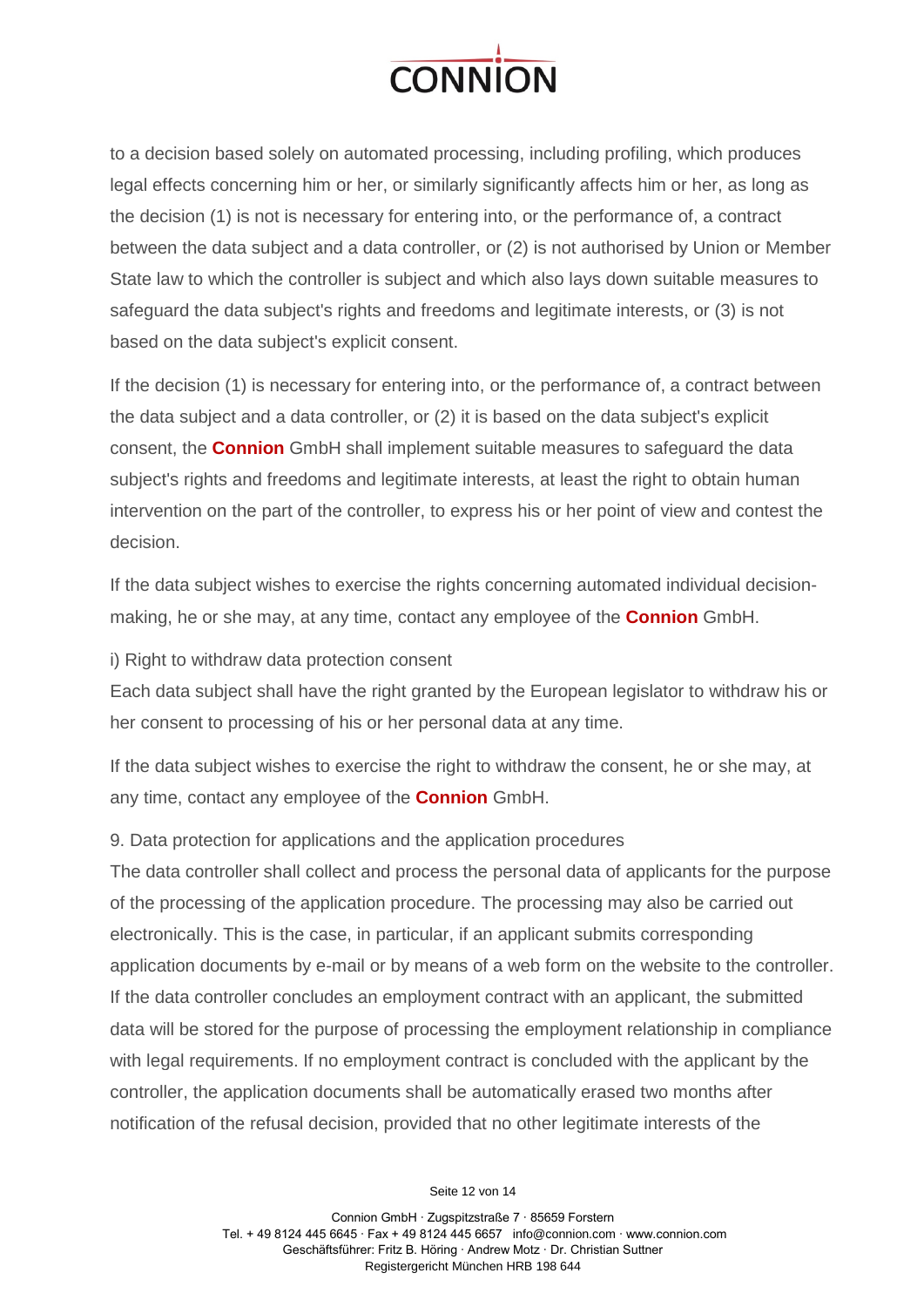

controller are opposed to the erasure. Other legitimate interest in this relation is, e.g. a burden of proof in a procedure under the General Equal Treatment Act (AGG).

#### 10. Legal basis for the processing

Art. 6(1) lit. a GDPR serves as the legal basis for processing operations for which we obtain consent for a specific processing purpose. If the processing of personal data is necessary for the performance of a contract to which the data subject is party, as is the case, for example, when processing operations are necessary for the supply of goods or to provide any other service, the processing is based on Article 6(1) lit. b GDPR. The same applies to such processing operations which are necessary for carrying out pre-contractual measures, for example in the case of inquiries concerning our products or services. Is our company subject to a legal obligation by which processing of personal data is required, such as for the fulfillment of tax obligations, the processing is based on Art. 6(1) lit. c GDPR. In rare cases, the processing of personal data may be necessary to protect the vital interests of the data subject or of another natural person. This would be the case, for example, if a visitor were injured in our company and his name, age, health insurance data or other vital information would have to be passed on to a doctor, hospital or other third party. Then the processing would be based on Art. 6(1) lit. d GDPR. Finally, processing operations could be based on Article 6(1) lit. f GDPR. This legal basis is used for processing operations which are not covered by any of the abovementioned legal grounds, if processing is necessary for the purposes of the legitimate interests pursued by our company or by a third party, except where such interests are overridden by the interests or fundamental rights and freedoms of the data subject which require protection of personal data. Such processing operations are particularly permissible because they have been specifically mentioned by the European legislator. He considered that a legitimate interest could be assumed if the data subject is a client of the controller (Recital 47 Sentence 2 GDPR).

11. The legitimate interests pursued by the controller or by a third party Where the processing of personal data is based on Article 6(1) lit. f GDPR our legitimate interest is to carry out our business in favor of the well-being of all our employees and the shareholders.

12. Period for which the personal data will be stored

The criteria used to determine the period of storage of personal data is the respective

Seite 13 von 14